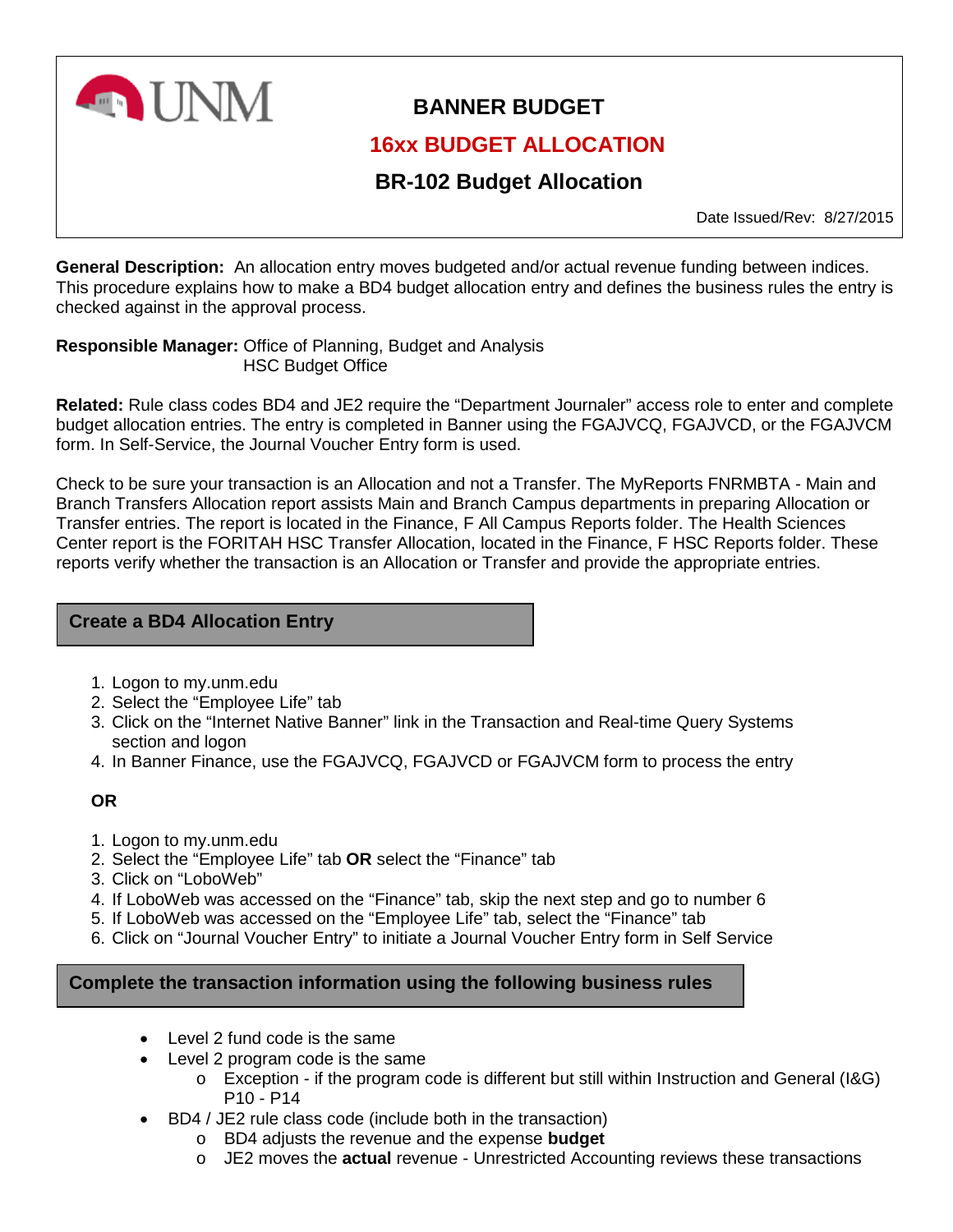• 16<sup>\*\*</sup> must zero by account code (total increase (+) = total decrease (-) for BD4 budget entries and (D) debits = (C) credits for JE2 actuals). If your transaction is out of balance you will receive a Banner Error and Warning Message or a Self-Service Error Message.

## **Banner Error and Warning Message**

|                                         | S Oracle Fusion Middleware Forms Services: Open > FGAJVCQ - GUAERRM                           | — L<br>x |
|-----------------------------------------|-----------------------------------------------------------------------------------------------|----------|
|                                         | File Edit Options Block Item Record Query Tools Help                                          |          |
| $\blacksquare$<br>В<br><b>IST</b>       |                                                                                               |          |
| Transaction Detail FGAJVCQ 8.6.4 (BANP) |                                                                                               | ¥Χ       |
|                                         |                                                                                               |          |
| <b>Document Number:</b>                 | J0496143<br>25.00<br><b>Document Total:</b>                                                   |          |
|                                         |                                                                                               |          |
|                                         | <b>Banner Error and Warning Messages GUAERRM</b><br>×                                         |          |
| Sequence:                               | ORA-20100: --<br>$\blacktriangle$                                                             |          |
| <b>Journal Type:</b>                    | ORA-20100: Document J0496143, Allocation Account: 1660 does not net to zero.                  |          |
| Chart:                                  | ORA-20100: Please correct and re-complete.<br>ORA-20100: ------------------------------       |          |
| Index:<br>g                             |                                                                                               |          |
| $\overline{2}$<br>Fund:                 | ORA-06512: at "UNM.FT_FGBJVCH_DOCUMENT_EDITS_Z", line 57<br>ORA-06510: PL/SQL: unhandled user |          |
| 9<br><b>Organization:</b>               |                                                                                               |          |
| $\frac{1}{1}$<br><b>Account:</b>        |                                                                                               |          |
| Program:<br>Þ                           |                                                                                               |          |
| <b>Activity:</b><br>c                   |                                                                                               |          |
| <b>Location:</b>                        |                                                                                               |          |
| Project:                                |                                                                                               |          |
| Percent:                                |                                                                                               | - Minus  |
| $\overline{a}$<br><b>Description:</b>   |                                                                                               |          |
| <b>Budget Period:</b>                   |                                                                                               |          |
| Completion FGAJVCQ                      | $\overline{\mathbf{v}}$                                                                       | 河区       |
|                                         |                                                                                               |          |
|                                         | Close                                                                                         |          |
|                                         | Complete: $\boxed{\mathbb{R}}$<br>In Process: $\boxed{2}$                                     |          |
|                                         |                                                                                               |          |
|                                         |                                                                                               |          |
|                                         |                                                                                               |          |
|                                         |                                                                                               |          |
|                                         |                                                                                               |          |

### **Self-Service Error Message**

| <b>UNM</b>                                                                                                                                              |                                                                                  |  |
|---------------------------------------------------------------------------------------------------------------------------------------------------------|----------------------------------------------------------------------------------|--|
| <b>ED</b> Back to<br>Employee Life Tab                                                                                                                  | W                                                                                |  |
| Student Employee Payment Finance                                                                                                                        |                                                                                  |  |
| <b>Search</b><br>Go                                                                                                                                     | <b>RETURN TO FINANCE MENU SITE MAP</b><br><b>HELP</b>                            |  |
| Iournal voucher Entry                                                                                                                                   |                                                                                  |  |
| <sup>0</sup> Document J0496140, Allocation Account: 1660 does not net to zero. Please correct and re-complete.<br><b>Document Total</b><br>50.00        |                                                                                  |  |
| Transaction Date AUG v 26 v 2015 v                                                                                                                      | JE does not include the receiving index BD4 transactions<br>and the JF2 actuals. |  |
| <b>Document Text</b>                                                                                                                                    | $16^{**}$ must zero by account code (total increases $(+)$ =                     |  |
| $D/C$ Des<br><b>Account Program Activity Location Amount</b><br>Seq Chart Rule<br>Fund Org<br>Index<br>  <sub>class</sub>                               | total decreases (-) for BD4 budget entries and (D) debits $=$                    |  |
| $\triangledown$ 200001 942B<br>$\P$ P <sub>151</sub><br><b>GNACTV</b><br>$25$ $\cdot \times$<br>123123<br>1660<br>804<br>$V$ P <sub>151</sub><br>GNACTV | (C) credits for JE2 actuals)                                                     |  |
| V 2U0001 942B<br>123123<br>llu<br>25<br>$\vee$ Alloc<br><b>BD4</b><br>3100<br><b>Transaction Total:</b><br>50.00                                        |                                                                                  |  |
| <b>Add New Record</b>                                                                                                                                   |                                                                                  |  |

 $\footnotesize \textbf{Complete} \footnotesize$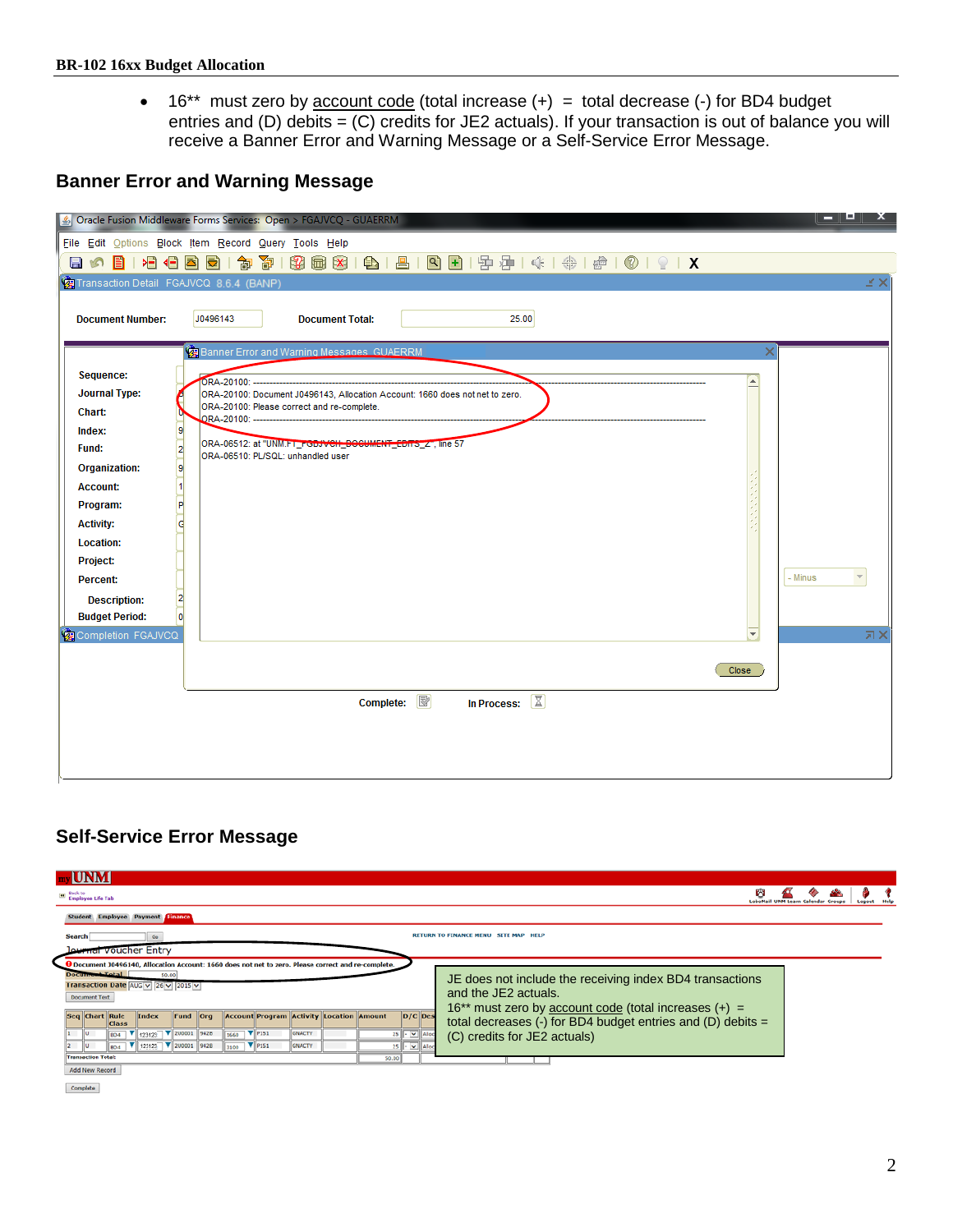• The index must balance (total budgeted revenue = total budgeted expenses). If your transaction is out of balance you will receive a Banner Error and Warning Message or a Self-Service Error Message.

# **Banner Error and Warning Message**

|                                                  | Dracle Fusion Middleware Forms Services: Open > FGAJVCQ - GUAERRM                                            |                            | $\Box$ $\Box$<br>$\Sigma$      |
|--------------------------------------------------|--------------------------------------------------------------------------------------------------------------|----------------------------|--------------------------------|
|                                                  | File Edit Options Block Item Record Query Tools Help                                                         |                            |                                |
|                                                  | 8000100000130018000101810019214141410191X                                                                    |                            |                                |
| Transaction Detail FGAJVCQ 8.6.4 (BANP)          |                                                                                                              |                            | м×                             |
| <b>Document Number:</b>                          | J0496145<br><b>Document Total:</b>                                                                           | 50.00                      |                                |
| Sequence:<br><b>Journal Type:</b>                | $\left[ - \right]$<br>Curronous<br>Banner Error and Warning Messages GUAERRM                                 | <b>Dootable</b><br>Ctatuor |                                |
| Chart:<br>Index:<br>Fund:                        | ORA-20100: Document J0496145, Index: 223344 is not in balance.<br>ORA-20100: Please correct and re-complete. |                            |                                |
| <b>Organization:</b><br><b>Account:</b>          | ORA-06512: at "UNM.FT_FGBJVCH_DOCUMENT_EDITS_Z", line 41<br>ORA-06510: PL/SQL: unhandled user                |                            |                                |
| Program:<br><b>Activity:</b><br><b>Location:</b> |                                                                                                              |                            |                                |
| <b>Project:</b><br>Percent:                      |                                                                                                              |                            | $+$ Plus                       |
| <b>Description:</b><br><b>Budget Period:</b>     |                                                                                                              |                            |                                |
| Completion FGAJVCQ                               |                                                                                                              |                            | 凤区<br>$\overline{\phantom{a}}$ |
|                                                  |                                                                                                              |                            | Close                          |

## **Self-Service Error Message**

| . UNM                                                                                                                                                    |   |  |  |  |  |  |
|----------------------------------------------------------------------------------------------------------------------------------------------------------|---|--|--|--|--|--|
| <b>ED</b> Back to<br>Employee Life Tab                                                                                                                   | 内 |  |  |  |  |  |
| <b>Employee</b><br><b>Payment Finance</b><br><b>Student</b>                                                                                              |   |  |  |  |  |  |
| <b>RETURN TO FINANCE MENU SITE MAP HELP</b><br>$G\Phi$<br>Search                                                                                         |   |  |  |  |  |  |
| Journal Voucher Entry                                                                                                                                    |   |  |  |  |  |  |
| <sup>O</sup> Document J0496140, Index: 223344 is not in balance. Please correct and re-complete.                                                         |   |  |  |  |  |  |
| <b>Document Total</b><br>50.00<br>JE does not include the expense<br>Transaction Date AUG v 26 v 2015 v                                                  |   |  |  |  |  |  |
| BD4 transactions and the JE2<br><b>Document Text</b>                                                                                                     |   |  |  |  |  |  |
| actuals.                                                                                                                                                 |   |  |  |  |  |  |
| <b>Account Program Activity Location Amount</b><br>$D/C$ Desc<br>Seq Chart Rule<br>Index<br>Fund Org<br>The index must balance (total<br><b>Class</b>    |   |  |  |  |  |  |
| 123123   200001 9428<br>$\mathbf{v}$ P151<br>GNACTV<br>$25$ $\cdot$ $\cdot$ $\cdot$ Alloca<br>1<br>llu<br>1660<br>budgeted revenue = total<br><b>BD4</b> |   |  |  |  |  |  |
| 223344   200001 670C3<br> P151 <br><b>670CAX</b><br>$25$ $+$ $\vee$ Alloca<br>12<br>llυ<br>1660<br><b>BD4</b><br>budgeted expenses).                     |   |  |  |  |  |  |
| <b>Transaction Total:</b><br>50.00                                                                                                                       |   |  |  |  |  |  |
| Add New Record                                                                                                                                           |   |  |  |  |  |  |

Complete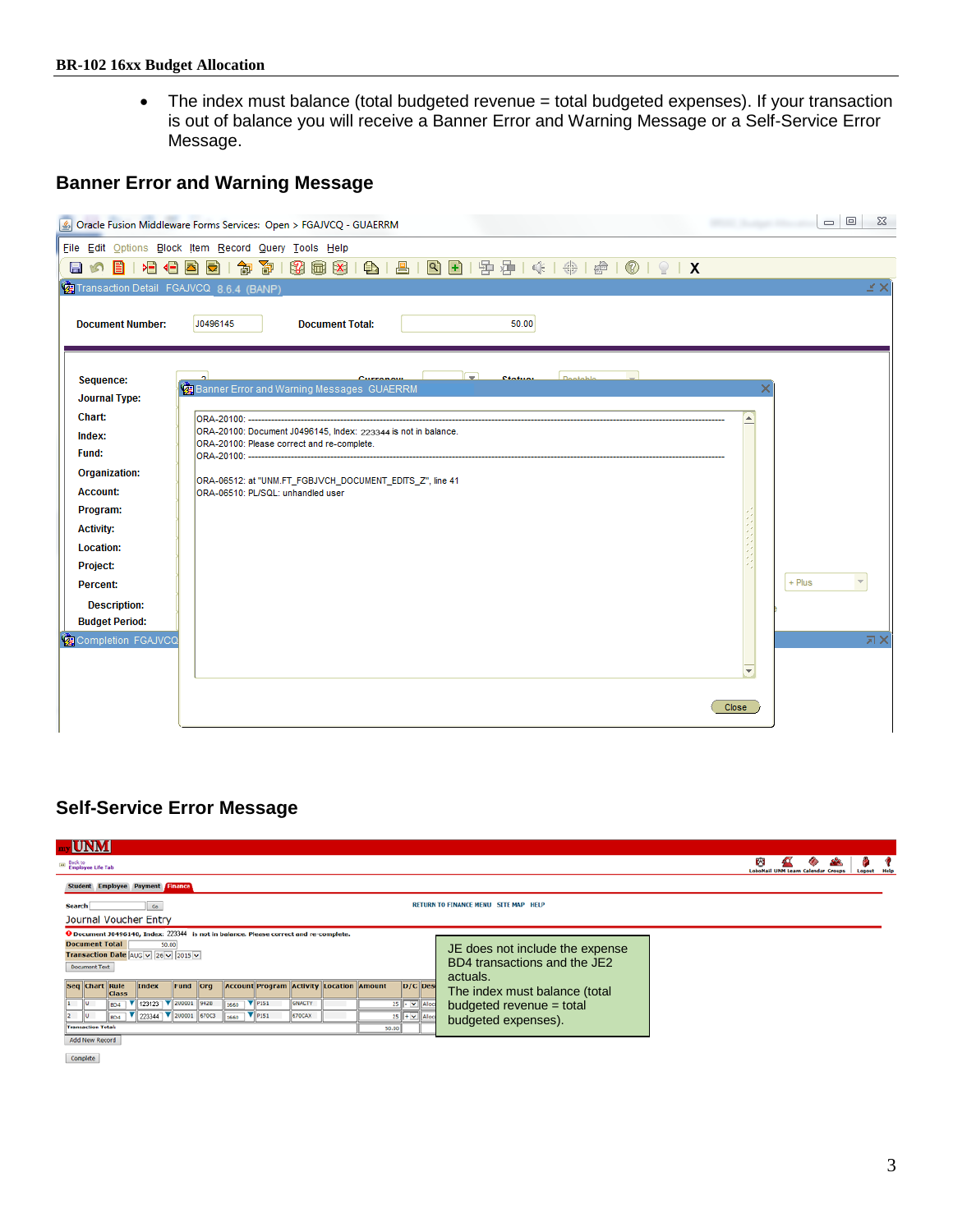• Sufficient funds - the index allocating the money must have the funds to distribute. Check Banner form FGIBDST (actual YTD Activity balance).

|                                                                                              | <b>We Dreamization Dudget Diatua Form FG(DDST B.6 (INTG)</b> |                                                                                                                                                                         |                        |                                                                                                                 |                            |                          |
|----------------------------------------------------------------------------------------------|--------------------------------------------------------------|-------------------------------------------------------------------------------------------------------------------------------------------------------------------------|------------------------|-----------------------------------------------------------------------------------------------------------------|----------------------------|--------------------------|
| <b>Chart</b> :<br>Fincal Year:<br>index:<br><b>Commit Type:</b>                              |                                                              | $\overline{\phantom{a}}$<br>$\overline{u}$<br>$16 - 1 -$<br>9123123<br>$\sim$<br><b>CO Query Specific Account</b><br><b>GA Include Hevenson Accounts</b><br><b>Both</b> |                        | Organization:<br>Fames:<br>Programs<br><b>Account:</b><br><b>Account Type:</b><br><b>Activity:</b><br>Locationt | Available funds in FGIBDST |                          |
| <b>ACCOMME</b>                                                                               | Types                                                        |                                                                                                                                                                         |                        |                                                                                                                 |                            |                          |
|                                                                                              |                                                              | Title                                                                                                                                                                   | <b>Adjusted Budget</b> | <b>YTD Activity</b>                                                                                             | Competitionents            | <b>Available Balance</b> |
|                                                                                              | R                                                            | Mandatory Student Fees                                                                                                                                                  | 166.672.00             | 9.045.00                                                                                                        | 0.00                       | 157.527.00               |
|                                                                                              | lec                                                          | Trafr From LO Clan                                                                                                                                                      | 24,389,00              | 24,389,00                                                                                                       | 0.00                       | 0.00                     |
|                                                                                              | l es-                                                        | <b>Beserves</b>                                                                                                                                                         | 0.00                   | 7.430.49                                                                                                        | 0.00                       | $-7.450.49$              |
|                                                                                              |                                                              | <b>Student Selaries Gen</b>                                                                                                                                             | 30,009.00              | 0.00                                                                                                            | 0.00                       | 38.889.00                |
|                                                                                              |                                                              | Workers Compensation Gen                                                                                                                                                | 389.00                 | 0.00                                                                                                            | 0.00                       | 389.00                   |
|                                                                                              |                                                              | CITROS Supplem Cleneral                                                                                                                                                 | 3,000.00               | 0.00                                                                                                            | 0.00                       | 3,000.00                 |
|                                                                                              |                                                              | Computer Software Clerk                                                                                                                                                 | 250.00                 | 0.00                                                                                                            | 0.00                       | 280.00                   |
|                                                                                              |                                                              | Computer Supplies = \$5.001                                                                                                                                             | 250.00                 | 0.00                                                                                                            | 0.00                       | 250.00                   |
|                                                                                              |                                                              | Non Capital Equipment +55.001                                                                                                                                           | 1.500.00               | 0.00                                                                                                            | 0.00                       | 1.500.00                 |
|                                                                                              |                                                              | Computers & Servers +55,001                                                                                                                                             | 2.000.00               | 0.00                                                                                                            | 0.00                       | 3.000.00                 |
| <b>OZZI</b><br>1120<br>1900<br>2010<br>21A0<br>3500<br>3140<br>3150<br>3180<br>2189<br>33,60 |                                                              | Business Food - Local                                                                                                                                                   | 8,000.00               | 0.00                                                                                                            | 432.40                     | 7.5637.52                |

• Submit the transaction as a simple entry and not as a compound entry.

JE2 222333 - 1660 \$1,500 C

**Simple Entry Compound Entry** JE2 123123 - 1660 \$1,500 D JE2 123123 - 1660 \$2,500 D BD4 123123 - 1660 \$1,500 - JE2 444555 - 1660 \$1,000 C BD4 123123 - 3100 \$1,500 - BD4 123123 - 1660 \$2,500 - BD4 222333 - 1660 \$1,500 + BD4 123123 - 3100 \$2,500 - BD4 222333 - 3100 \$1,500 + BD4 222333 - 1660 \$1,500 + BD4 222333 - 3100 \$1,500 + BD4 444555 - 1660 \$1,000 + BD4 444555 - 3100 \$1,000 +

- **Description field** 
	- o Main and Branch Campuses include a brief description of the transaction.
	- o HSC departments are required to populate the description field with the offset allocation index and account code.
- Populate FOATEXT/Document Commodity Text
	- o Main Campus departments are required to give a detailed explanation of the allocation plus contact information for the JV initiator**.**

### **FOATEXT**

| Edit Options Block Item Record Query Tools Help<br>Elle<br><b>PORT</b><br>Sp General Text Entry Form FOATEXT 0.0 (BANP) |                           |      | $-200$ |
|-------------------------------------------------------------------------------------------------------------------------|---------------------------|------|--------|
| $\left( -\right)$<br>J0219731<br>$-$<br><b>JV</b><br>Code:<br>Type:                                                     | <b>Default Increment:</b> | 10   |        |
| Toxt                                                                                                                    | Print                     | Lino |        |
| Department (name), index 123123 is sharing the                                                                          |                           | 10   |        |
| cest of the Dusiness Writing Workshep with dept.                                                                        | □                         | 20   |        |
| (name) held on December 8. The total cost of the                                                                        | о                         | 30   |        |
| workshop is \$5000, billed on invoice 40235, vendor                                                                     | ò                         | 40   |        |
| Duaineaa Writing Inc. Index 123123 is allocating                                                                        | o                         | 50   |        |
| \$2500 to index 223344 for one half of the total                                                                        | ▭                         | GO   |        |
| invoice amount.                                                                                                         | $\Box$                    | 70   |        |
| (Your name and phone number).                                                                                           | $\Box$                    | 00   |        |
|                                                                                                                         | 등                         |      |        |
|                                                                                                                         |                           |      |        |
|                                                                                                                         | $\Box$                    |      |        |
|                                                                                                                         | $\Box$                    |      |        |
|                                                                                                                         | $\Box$                    |      |        |
|                                                                                                                         | ▭                         |      |        |
|                                                                                                                         | $\Box$                    |      |        |
|                                                                                                                         | m                         |      |        |
|                                                                                                                         | C                         |      |        |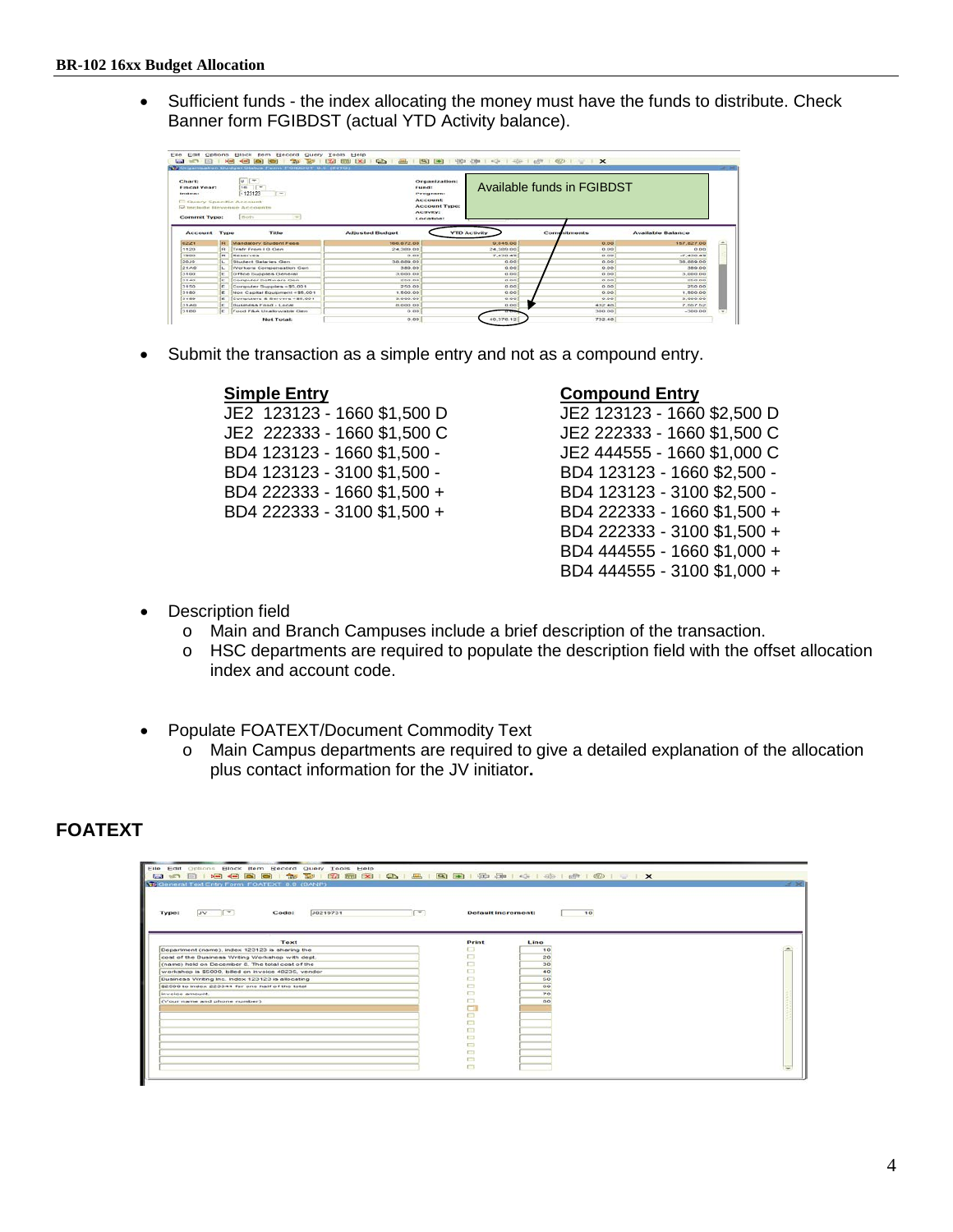# **Self-Service Document Text**

| <b>IUNM</b>                                                                                                   |                                                                |                                                                 |
|---------------------------------------------------------------------------------------------------------------|----------------------------------------------------------------|-----------------------------------------------------------------|
| <b>30 Back to</b><br><b>Employee Life Tab</b>                                                                 |                                                                | r a<br><b>LoboMail UNM Learn Calendar Groups</b><br>Logout Help |
| Student Employee Payment Finance                                                                              |                                                                |                                                                 |
| 60 <sub>o</sub><br><b>Search</b>                                                                              | RETURN TO FINANCE MENU SITE MAP HELP                           |                                                                 |
| Journal Voucher Entry                                                                                         |                                                                |                                                                 |
| O Total amount of all transactions (2,500.00) must equal document total.<br><b>Document Total</b><br>5,000.00 |                                                                |                                                                 |
| Transaction Date AUG V 26 V 2015 V                                                                            |                                                                |                                                                 |
| <b>Document Text</b>                                                                                          |                                                                |                                                                 |
| <b>Account Program Activity Location Amount</b><br>Seq Chart Rule<br>Index<br>Fund Org<br><b>Class</b>        | D/C Description<br><b>Budget</b> Del<br>Period                 |                                                                 |
| $\nabla$ P131<br>$\blacktriangledown$ 200224 712A<br>GNACTV<br>1660<br>123456<br>llu.<br>804                  | v Allocation from 123456 to 65432 02 v<br>2500<br>$\mathbf{x}$ |                                                                 |
| <b>Transaction Total:</b>                                                                                     | 2,500.00                                                       |                                                                 |
| Add New Record                                                                                                |                                                                |                                                                 |
| Complete                                                                                                      |                                                                |                                                                 |
|                                                                                                               |                                                                |                                                                 |
|                                                                                                               |                                                                |                                                                 |
|                                                                                                               |                                                                |                                                                 |
| $\Box$ $\Box$<br>$^{52}$<br>Document/Commodity Text - Windows Internet Explorer                               |                                                                |                                                                 |
| Document/Commodity Text                                                                                       |                                                                |                                                                 |
| <b>Enter Document Text, Print:</b>                                                                            | Enter the document text in the                                 |                                                                 |
|                                                                                                               | <b>Enter Document Text, Print box</b>                          |                                                                 |
|                                                                                                               |                                                                |                                                                 |
|                                                                                                               |                                                                |                                                                 |
|                                                                                                               |                                                                |                                                                 |
| Enter Document Text, No Drint:                                                                                |                                                                |                                                                 |

- Use the proper revenue or expense account code 8060 is the common default, always replace with the appropriate revenue or expense account code.
- **Restrictions**

Save

- o Departments cannot use 1640 Original Budget I&G pooled allocation. This account code is used by the Main Campus and HSC Budget Offices only.
- o 1601/1661/1666 check with your Fiscal Agent, some departments use these account codes for Research P16, HSC I&G balance harvesting and Intradepartmental Allocations restricting the general use in allocation entries.
- Departments cannot budget Restricted Indices. The Contract & Grant Accounting Departments at Main and HSC Campuses update these budgets.
- Enter all of the related distribution in the transaction
	- o JE2 debit, JE2 credit
	- o BD4 decrease revenue, BD4 decrease expense
	- o BD4 increase revenue, BD4 increase expense

**Note:** Refer to the below Processing Example. As a general rule, enter the 6-part transaction together; two JE2 and four BD4 entries.

• The deadline for BD4 entries for the current fiscal year is in March. Refer to the Finance Month End Close Schedule for exact deadline dates.